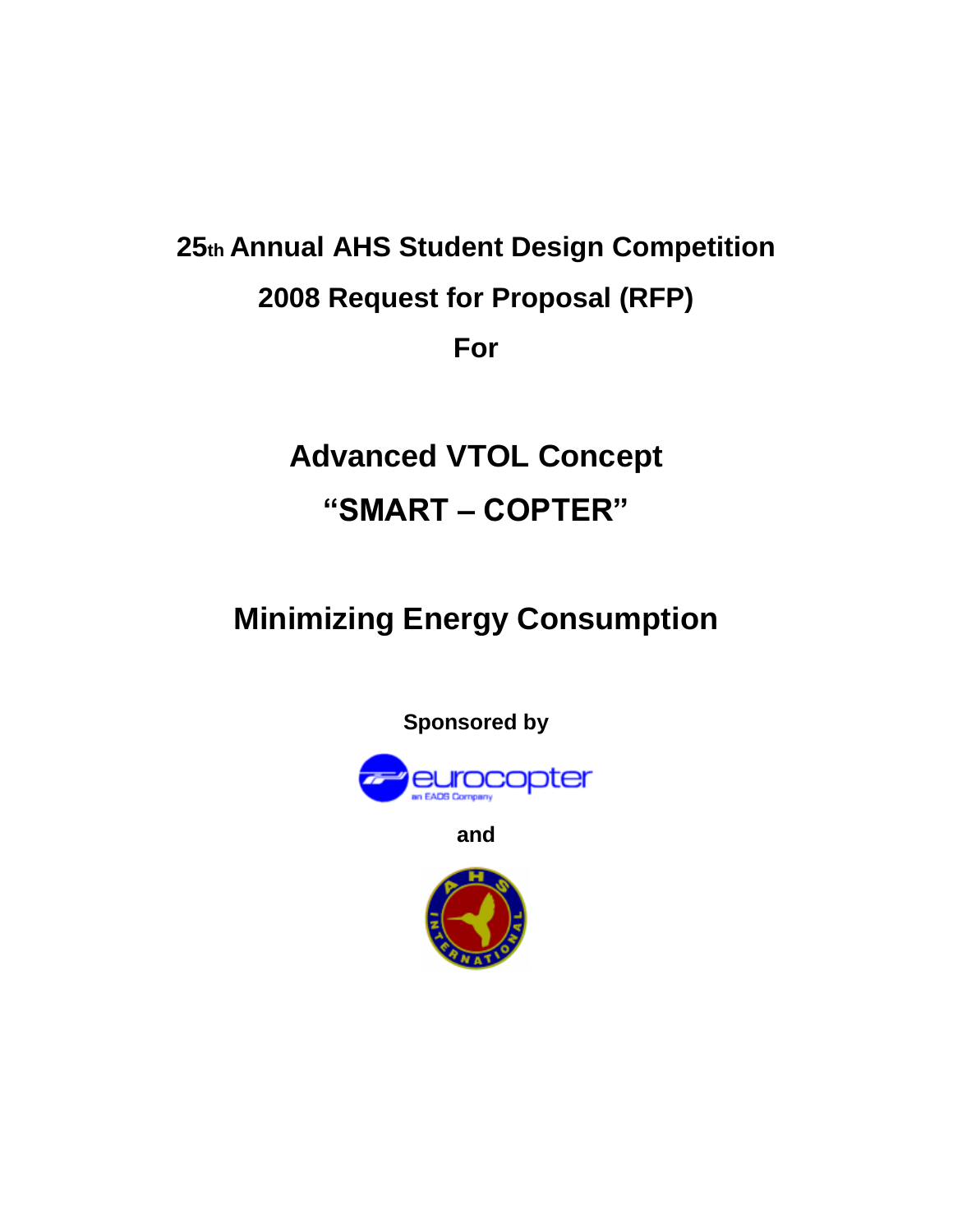# **Table of Contents**

| 3.                          |  |
|-----------------------------|--|
| 4.                          |  |
| 5.                          |  |
|                             |  |
|                             |  |
|                             |  |
|                             |  |
| 6.                          |  |
|                             |  |
|                             |  |
| $\mathcal{D}_{\mathcal{L}}$ |  |
|                             |  |
|                             |  |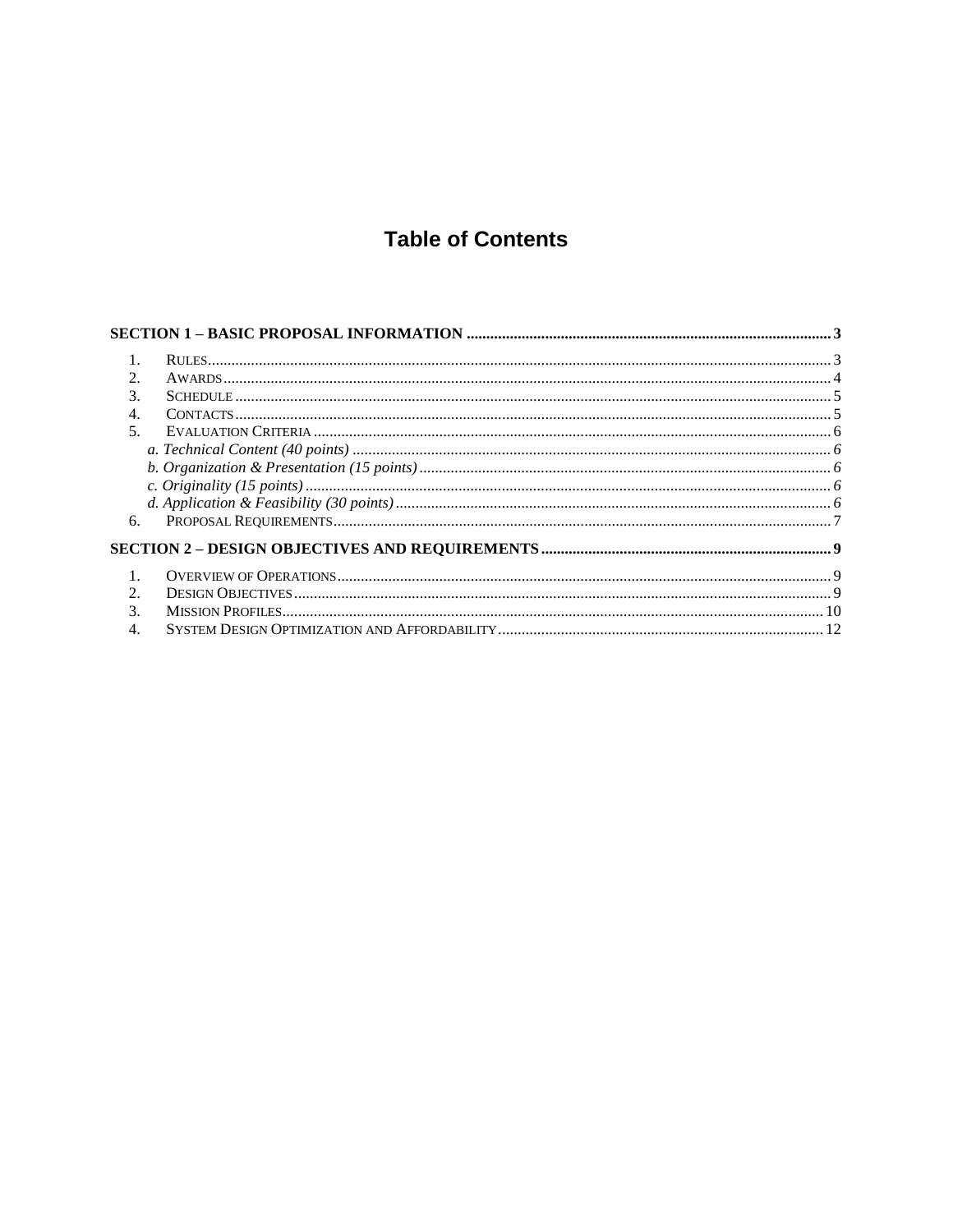# <span id="page-2-0"></span>**Section 1 – Basic Proposal Information**

## *1. Rules*

- <span id="page-2-1"></span>a. Competition categories include:
	- Graduate Student Category
	- Undergraduate Student Category
	- New Entrant Category

The "New Entrant" category is open to all schools (graduate and undergraduate) that have not participated in at least 2 of the prior 3 competitions.

b. All undergraduate and graduate students may participate in this competition. Schools are encouraged to form project teams. The maximum number of students on each team is 10.

The development of multi-university cooperative teams is strongly endorsed, for the added educational and project management experience. For multi-university teams, the maximum number of participants is equal to 12. This is in order to allow one equivalent project coordinator for each university. To prevent fragmentation of tasks, the maximum number of universities on a cooperative team is 2. Regardless of the nationality of the participant teams, all submittals and communications to AHS shall be in English

c. The classification of a team is determined by the highest education level of any member of the team. Part-time students may participate at the appropriate graduate or undergraduate level.

d. "New Entrant" team proposals will be judged at the appropriate graduate or undergraduate level, and evaluated for the best "New Entrant" category from the group of all New Entry teams.

e. Only one design proposal may be submitted by each student or team; however a university or college may enter multiple teams, each with its own individual proposal.

f. Final proposals must be submitted to AHS International in digital format readable using Adobe Acrobat (requests for exceptions will be considered in advance). All documents submitted shall use a font size of at least 10 point and a spacing that is legible and enhances document presentation.

g. Graduate category submissions shall be no more than 100 pages and undergraduate submissions shall be no more than 50 pages (including all figures, drawings, photographs, and appendices). The cover page, table of contents, lists of figures/tables, nomenclature, and references are not to be considered part of the page limit. Pages shall be  $8\frac{1}{2} \times 11$  inches, with the exception that 8 pages may be larger fold-out pages up to a maximum size of 11 x 17 inches.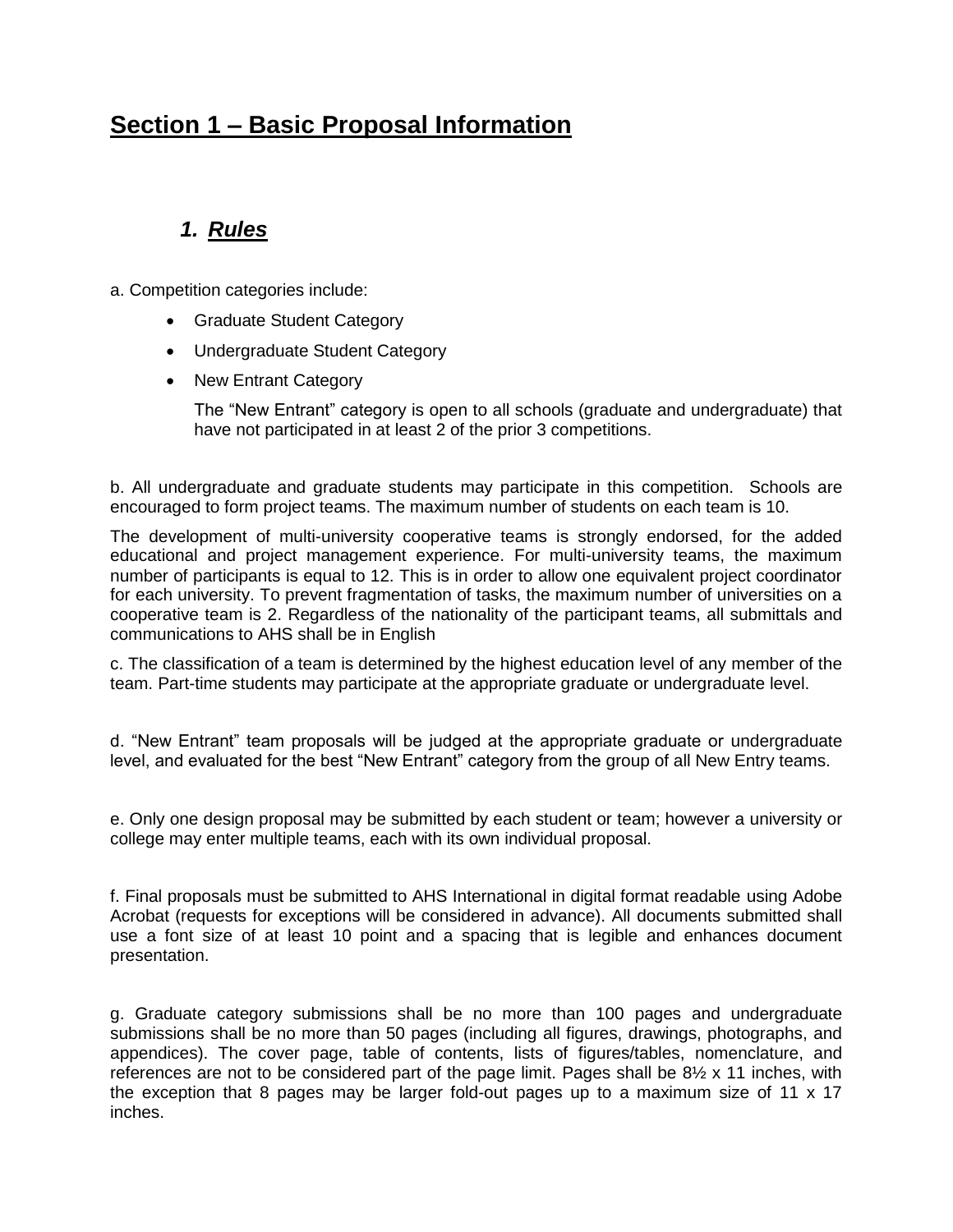h. The Final Proposal must include a self-contained Executive Summary briefing, limited to no more than 20 pages. This summary is not to be considered part of the page limit. No additional technical content can be included in the executive summary. This is to prevent improper use of this medium to exceed the previously stated submission size. The executive summary can take the form of a viewgraph-style presentation, but will be part of the .pdf file.

i. For all submittals, an inside cover page must include the printed name, educational level and signature of each student who participated. Submittals *must* be the work of the students, but guidance may come from Faculty Advisor(s), and must be acknowledged on this signature page. Design projects for which any student receives academic credit must be identified as such on this signature page.

j. If any student or design team withdraws their project from the competition, the student or team leader must notify the AHS National Headquarters Office immediately in writing.

### *2. Awards*

<span id="page-3-0"></span>The submittals will be judged in 2 primary categories:

Graduate Category:

- $\bullet$  1st place \$1300
- $\bullet$  2nd place \$650

Undergraduate Category:

- $\bullet$  1st place \$700
- $\bullet$  2nd place \$350

In addition, the best new entrant will be awarded \$500. Certificates will be presented to each member of the winning team and to their faculty advisors for display at the school. The 1st place winner, or a team representative, in each category will be expected to present a technical summary of their design at the 2009 AHS International Annual Forum. Presenters will receive complimentary registration and Eurocopter will reimburse up to \$1000 in expenses to help defray the cost of attendance.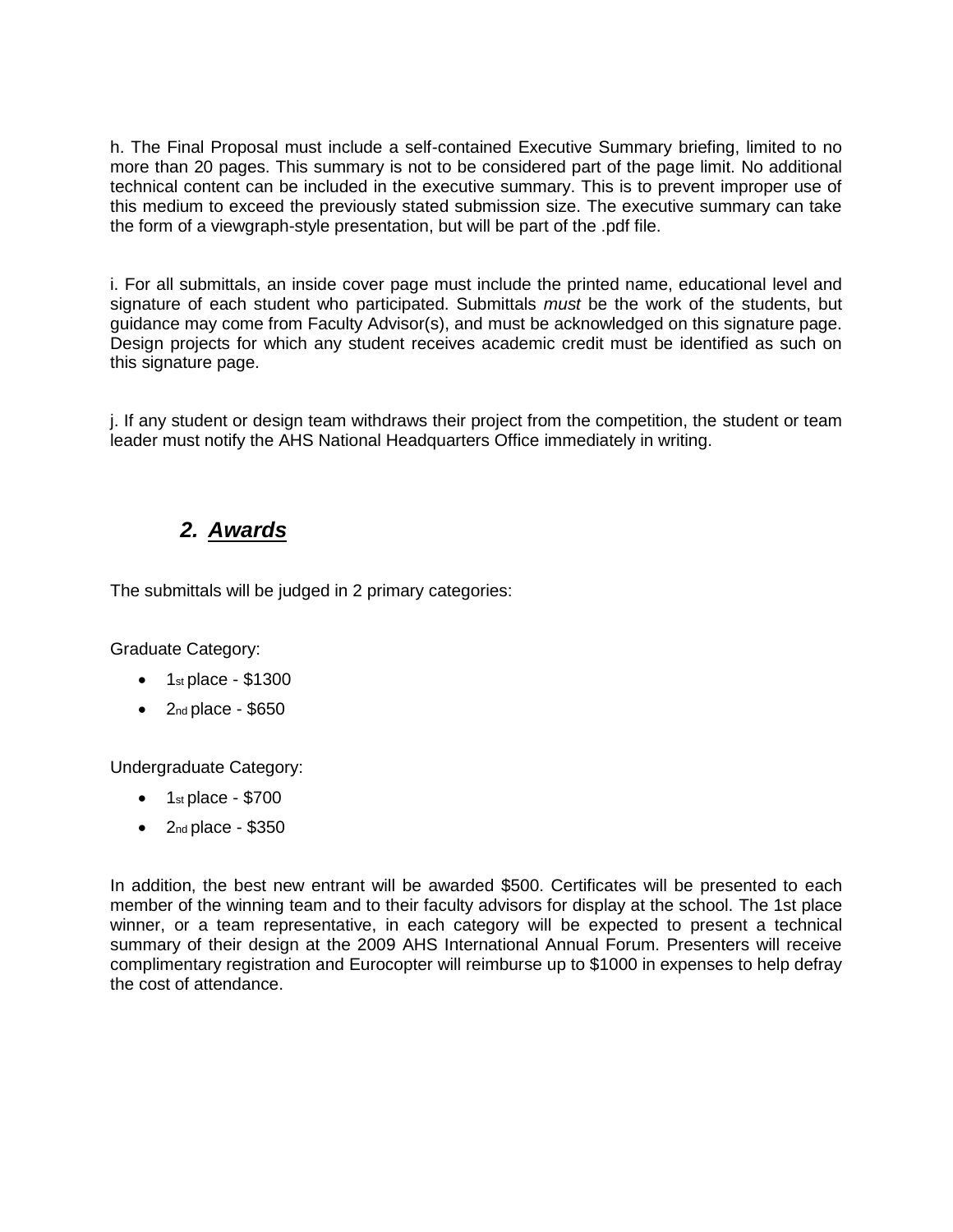## *3. Schedule*

<span id="page-4-0"></span>Scheduled milestones and deadline dates for submission of the proposal and related material are as follows:

| a. AHS Issue of Request for Proposal (RFP).                 | July 01, 2007     |
|-------------------------------------------------------------|-------------------|
| b. Submit Letter of Intent to Participate.                  | February 16, 2008 |
| c. Teams Submit Requests for Information/Clarification.     | February 28, 2008 |
| d. AHS Issue Responses to Questions                         | March 31, 2008    |
| e. Teams Submit Final Proposals.                            | June 01, 2008     |
| f. Eurocopter Notifies AHS of Results.                      | August 10, 2008   |
| g. AHS Announces Winners.                                   | August 20, 2008   |
| h. Winning Teams Present Executive Summary at AHS Forum 65. | May, 2009         |

All questions and requests for information/clarification that are submitted by teams to AHS will be distributed with answers to all participating teams. The proposal must be postmarked by June 01, 2008.

# *4. Contacts*

<span id="page-4-1"></span>All correspondence will be directed to:

Kim Smith, Deputy Director AHS International 217 N. Washington Street Alexandria, VA 22314 Phone: (703) 684-6777 Fax: (703) 739-9279 Email: kim@vtol.org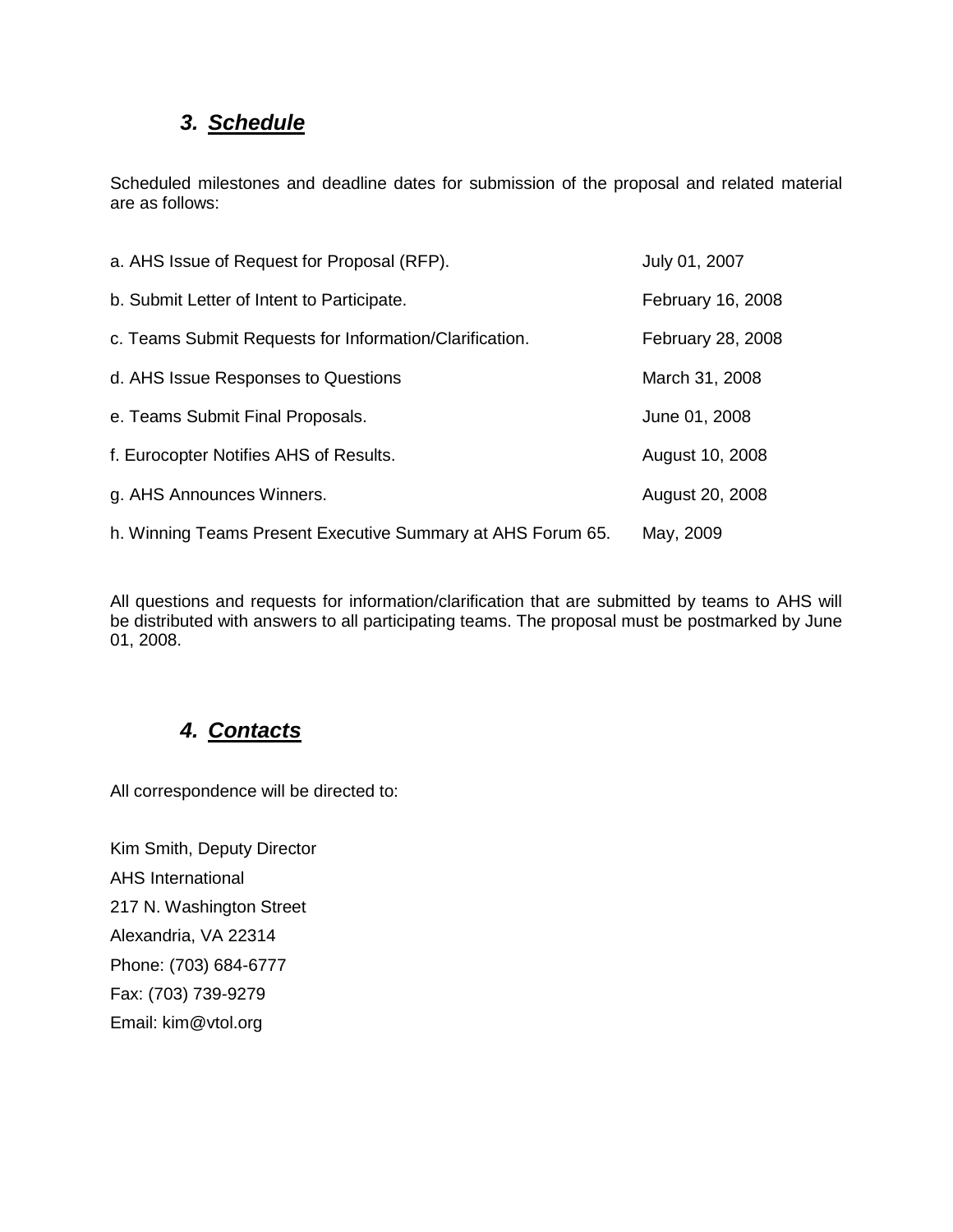## *5. Evaluation Criteria*

<span id="page-5-0"></span>The proposals will be judged based on 4 primary categories, with weighting factors specified in brackets:

#### <span id="page-5-1"></span>**a. Technical Content (40 points)**

The Technical Content of the proposal requires that …

- The design meets RFP technical requirements
- The assumptions are clearly stated and logical
- A clear understanding of design tools is evident
- Major technical issues are considered
- Appropriate trade studies are performed to direct/support the design process
- Well balanced and appropriate substantiation of the complete system is presented
- Technical drawings are clear, descriptive and accurately describe the complete aircraft (including relevant subsystems)

#### <span id="page-5-2"></span>**b. Organization & Presentation (15 points)**

The organization and presentation of the proposal requires …

- A self-contained Executive Summary that contains all pertinent information and makes a compelling case why the proposal should win
- An introduction that clearly describes the major features of the proposed aircraft
- A well organized proposal that makes all pertinent and required information readily accessible and presents this information in a logical order (continuity of topics)
- Figures, graphs and tables that are uncluttered and easy to read and understand
- All previous relevant work be cited
- Professional quality and presentation of the proposal

#### <span id="page-5-3"></span>**c. Originality (15 points)**

The originality of the proposal will be judged on …

- Vehicle aesthetics
- How much the solution demonstrates originality and shows imagination

#### <span id="page-5-4"></span>**d. Application & Feasibility (30 points)**

The proposals will be judged on how well current and anticipated technology levels are applied to the problem, and how feasible the solution appears to be. Specifically, the proposals must …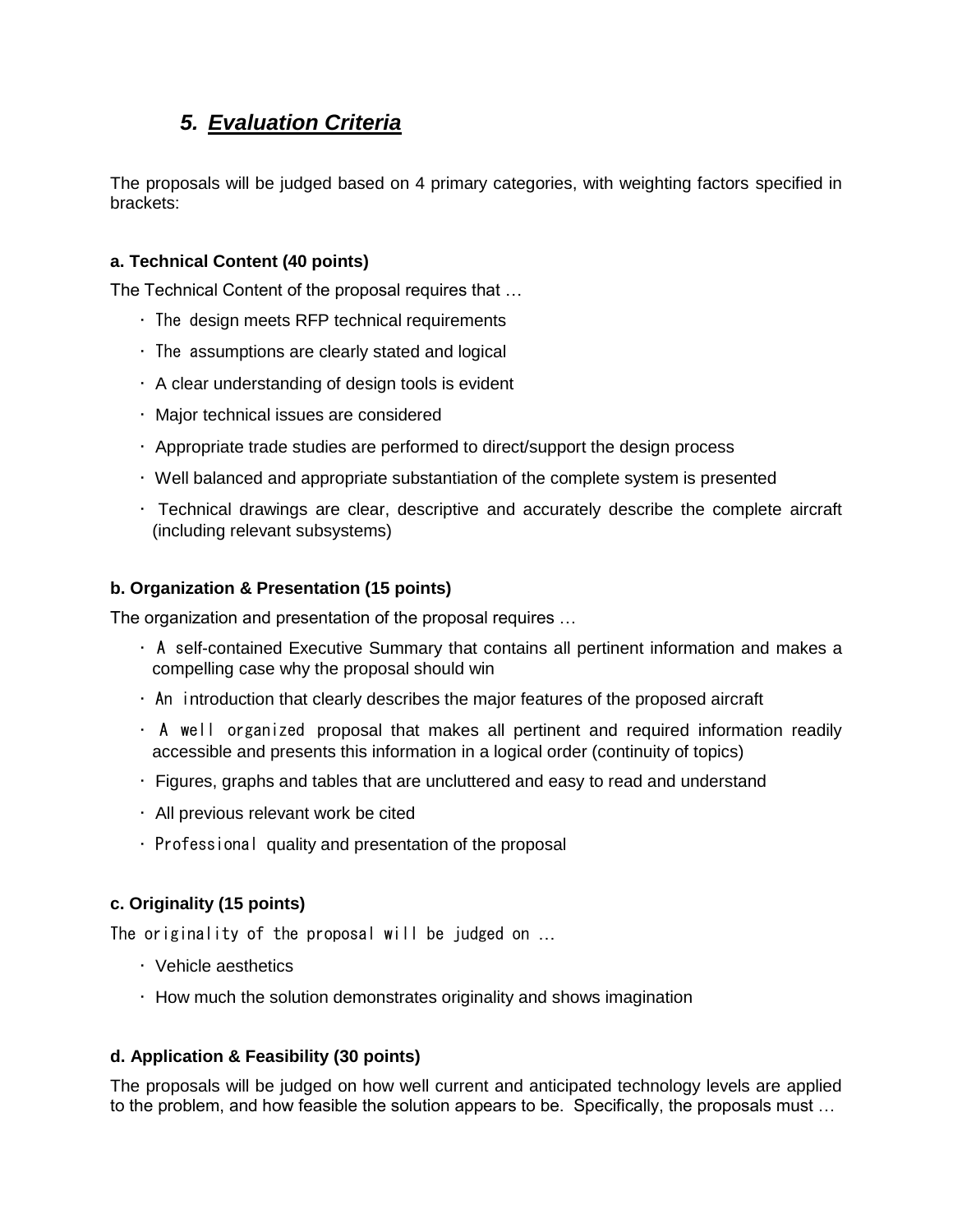- Justify and substantiate the technology levels that are used or anticipated
- Identify and discuss the high risk technological areas
- Discuss the influence of affordability considerations on the design process
- Discuss the influence of reliability and maintainability on the design process, including life cycle support
- Discuss how the manufacturing methods and materials were considered in the design process, including modularity and lean implementation
- Demonstrate an appreciation of how the vehicle will be used by the operator
- Identify a path to production-ready technology

In addition, the proposal should consider additional applications other than those specified in the RFP.

### *6. Proposal Requirements*

<span id="page-6-0"></span>The proposal response needs to communicate a description of the design concepts and the associated performance criteria (or metrics) to substantiate the assumptions and data used and the resulting predicted performance, weight, and cost. The following should be used as guidance while developing a response to this Request for Proposal (RFP):

1. Demonstrate a thorough understanding of the RFP requirements.

2. Describe how the proposed technical approach complies with the requirements specified in the RFP. Technical justification for the selection of materials and technologies is expected. Clarity and completeness of the technical approach will be a primary factor in evaluation of the proposals.

3. Identify and discuss critical technical problem areas in detail. Descriptions, method of attack, system analysis, sketches, drawings, and discussions of new approaches should be presented in sufficient detail in order to assist in the engineering evaluation of the submitted proposal. Exceptions to RFP technical requirements must be identified and justified.

4. Describe the results of trade-off studies performed to arrive at the final design. Include a description of each trade and a thorough list of assumptions. Provide a brief description of the tools and methods used to develop the design.

5. The data package that must be provided in the proposal is described in Section 2.

The proposal package must also contain an Executive Summary Briefing that presents a compelling story why your design concept should be selected. The Executive Summary Briefing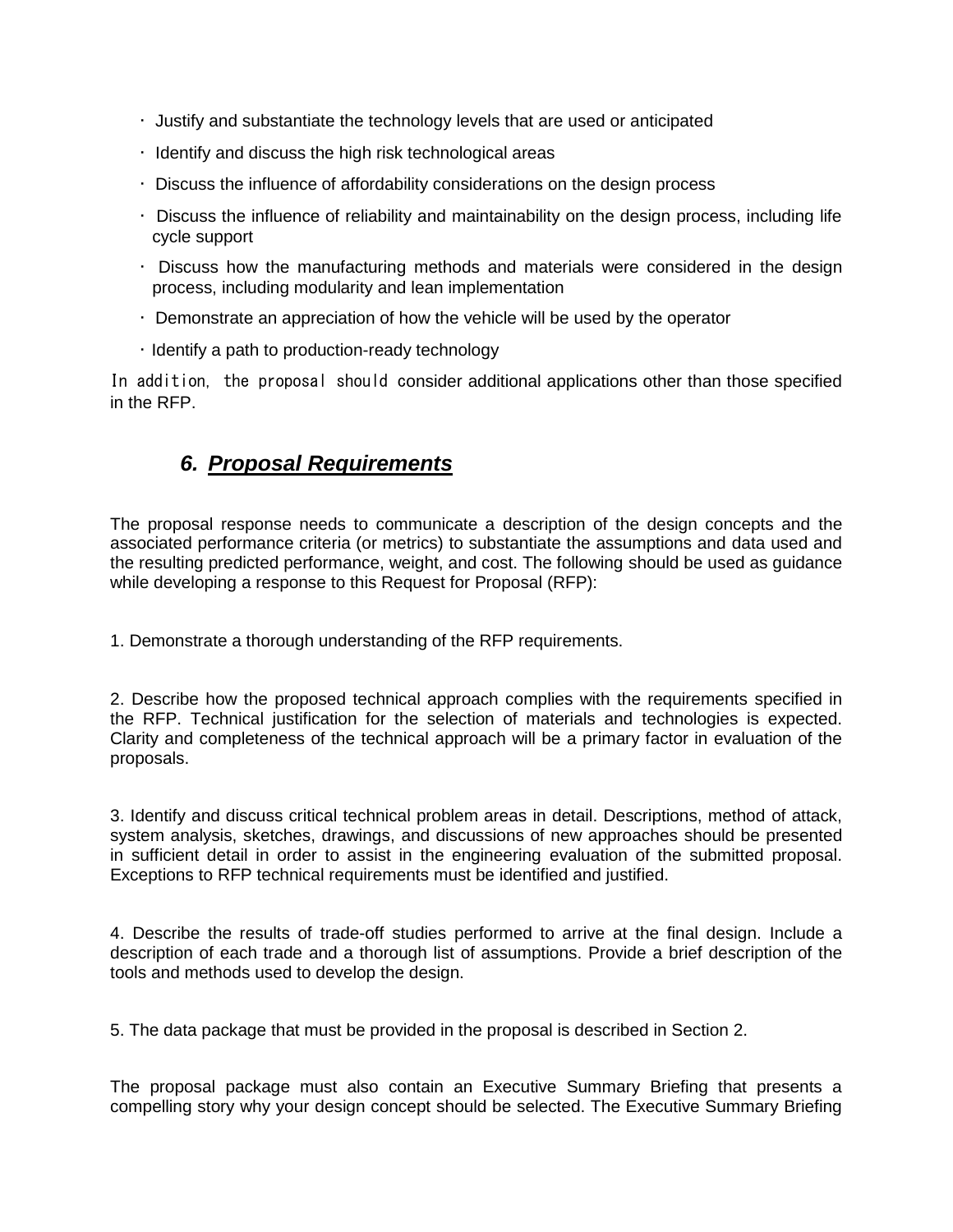should highlight critical requirements and the trade studies you conducted, and summarize the aircraft concept design and capabilities.

Judging will focus on innovative solutions, system performance, and system value.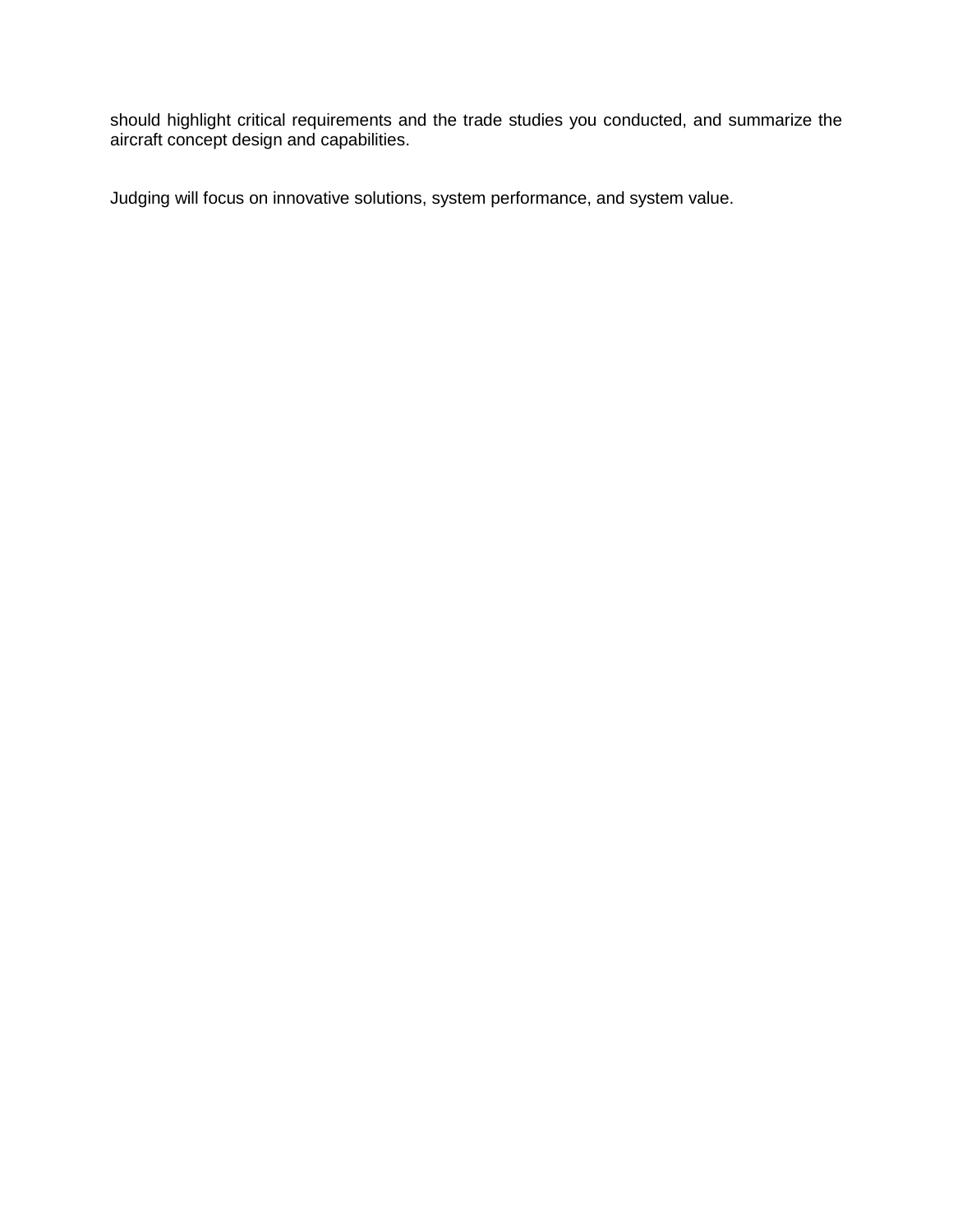# <span id="page-8-0"></span>**Section 2 – Design Objectives and Requirements**

# <span id="page-8-1"></span>*1. Overview of Operations*

This rotorcraft concept would be proposed for all conceivable Military / Para-military / Public multi-purpose transport missions. Passenger and material transportation should be considered. The target mission is short range and medium speed. The design shall lead to innovative solutions that minimize energy consumption.

This rotorcraft would be operated in high population density areas. One important aspect of the potential mission is operation in neighbourhoods surrounding cities. Missions like these imply the need for a high level of technology specifically aimed at enhanced safety and reduced noise.

The proposed aircraft will be utilized

- in congested areas, where infrastructure on ground for air transportation is limited,
- for deployment of people or materials in areas that have been devastated following an earthquake, tsunami or other catastrophic event,
- in areas where ground transportation is no longer feasible and VTOL aircraft remains the only means of adequate transport for people and/or material.

<span id="page-8-2"></span>The proposed aircraft must be "low maintenance".

## *2. Design Objectives*

The objective of this RFP is the design of an advanced VTOL concept capable of operating from unprepared area and which minimizes energy consumption throughout the operational envelope.

This "SMART-COPTER" must be capable of vertical takeoff and landing (VTOL) and will have an initial operational capability (IOC) in 2020.

The proposal must provide a comparison with an equivalent payload rotorcraft (R44 / ... / R66 / EC120).

The vehicle shall be capable of Take-Off within 10 minutes after being positioned on the helisurface.

A semi-automatic take-off and landing system shall allow the normal use of the helicopter by private pilots (non professional pilots).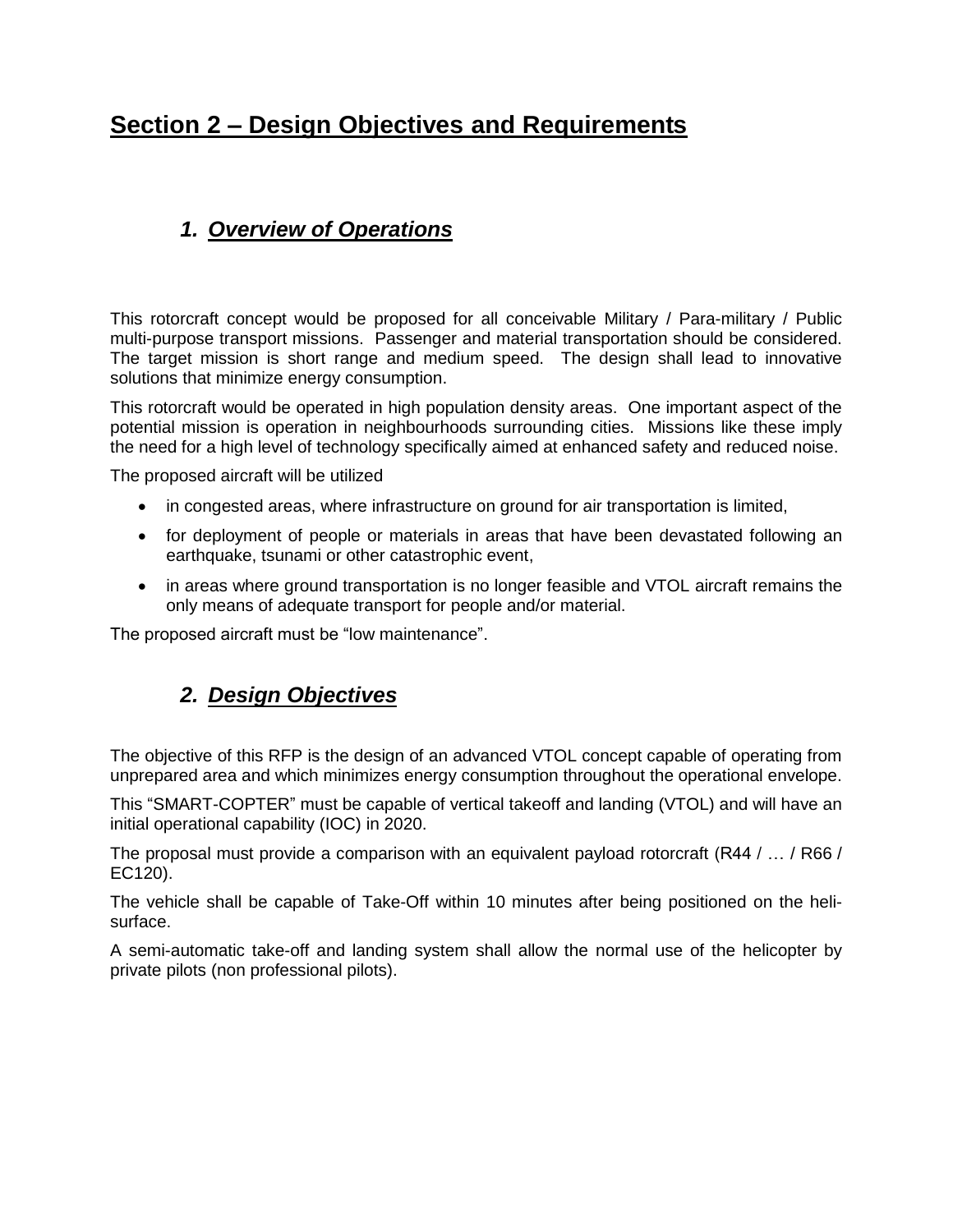### *3. Mission Profiles*

<span id="page-9-0"></span>The primary design mission for the SMART-COPTER is cruise flight, minimizing fuel consumption for a one (1) hour flight at a 120 knots target speed, without any loss of hover versatility and performance. Specific capability requirements are:

- Crew: 1 pilot.
- Payload: 4 passengers with luggage, or 500 kg freight
- Minimum Internal volume:

Height 1.1 m, Length 1.4 m, Width 1.0 m

- Hover-out-of-ground-effect (15 min) with Maximum Take-off Weight at 1500m ISA+20
- Minimum recommended cruise speed 100 knots
- Range 300 nautical miles

Additional weight data that may be helpful in sizing the helicopter is listed below:

- $\cdot$  Crew = 100 kg (1 crew)
- Avionics = 120 kg
- $\cdot$  Payload = 4  $*$  (90 + 20) kg = 440kg = (4 passengers plus luggage)
- Contingency = 5% of empty weight

The main objective remains energy consumption in operation. Any architectural innovation is welcome:

- Rotor morphing should be considered (diameter, chord, twist airfoil camber, sweep, etc.),
- New anti-torque system (if needed),
- Drag reduction,
- Additional aerodynamic devices
- Engines (turbines, diesel, fuel cells, etc.)
- Hybrid energy
- Alternative fuel (synthetic fuel produced from bio-mass, coal, natural gas, etc.)
	- Moreover, a rough estimate of the overall energy consumption of the helicopter during its whole cycle (manufacturing, operation, maintenance and recycling at end of life) shall be given.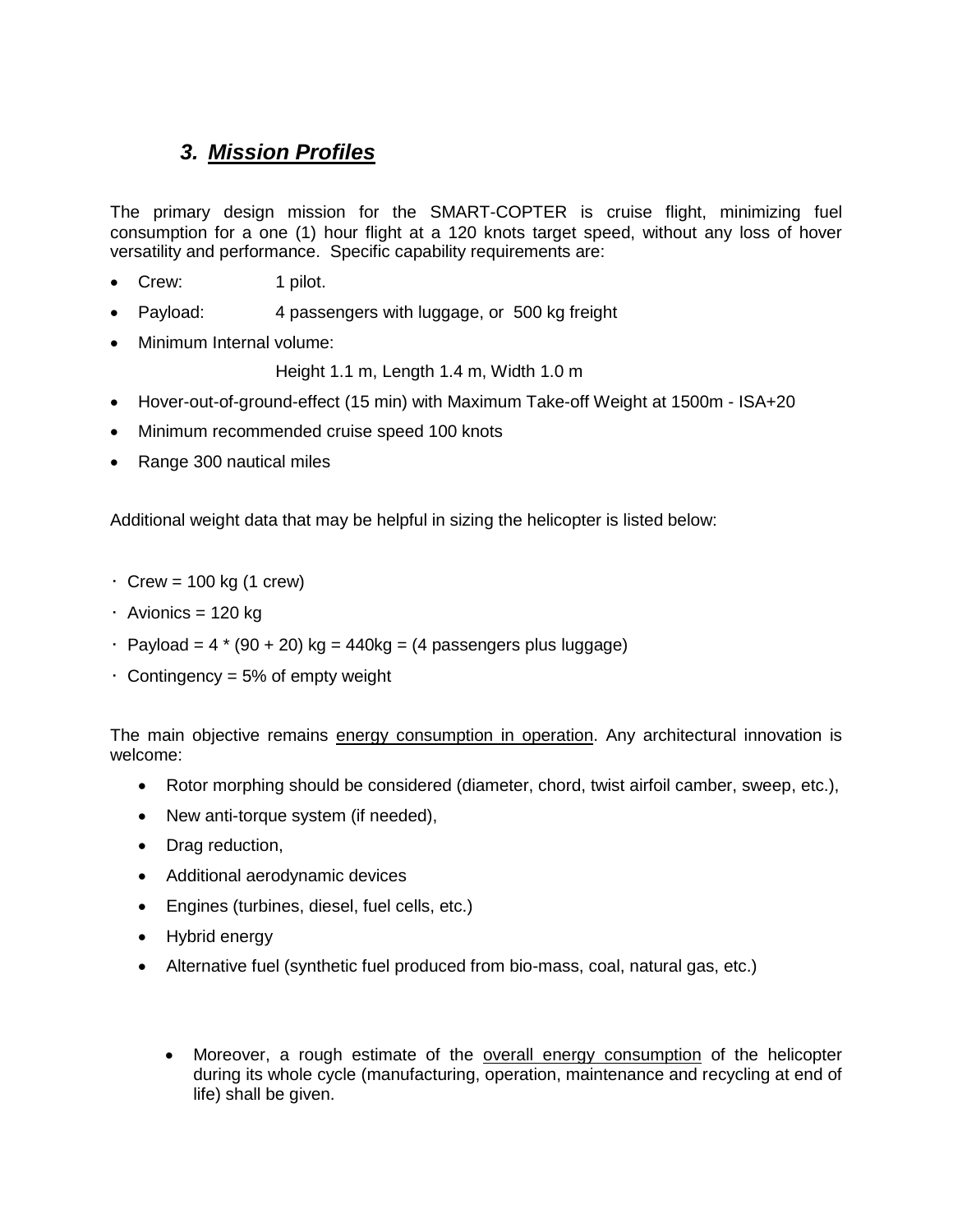- Criteria for comparison with similar size helicopters (see section 2.0) will be proposed, addressing recurring costs, non-recurring costs and operating costs
- Local pollution: when operating rotorcraft, in flight and on ground (power & energy consumption, hydraulic fluids (if any), lubrication, etc.) will be estimated, or, when possible, computed (CO2, CO, NOx, particles, etc.)
- Complete Pollution chain: (taking into account the effluents and health hazardous material (carcinogenic…) including manufacturing from basic materials up to final assembly (machining, transportation, chemical treatments, etc.) and recycling.

Comfort of passengers must equal that of an equivalent helicopter. Particular attention should be given to:

- ECS
- Seats
- Internal noise
- Sun protection
- Vibration

The vehicles shall utilize advanced techniques to enhance mission survivability, autorotation capability or equivalent capability (glider mode, wing fixed or with movable parts, etc.), airbag (internal / external).

Particular attention should be given to minimizing acoustic signatures

Engine perspectives to 2020 must be proposed with specific fuel consumption reduction and power to weight ratio improvement.